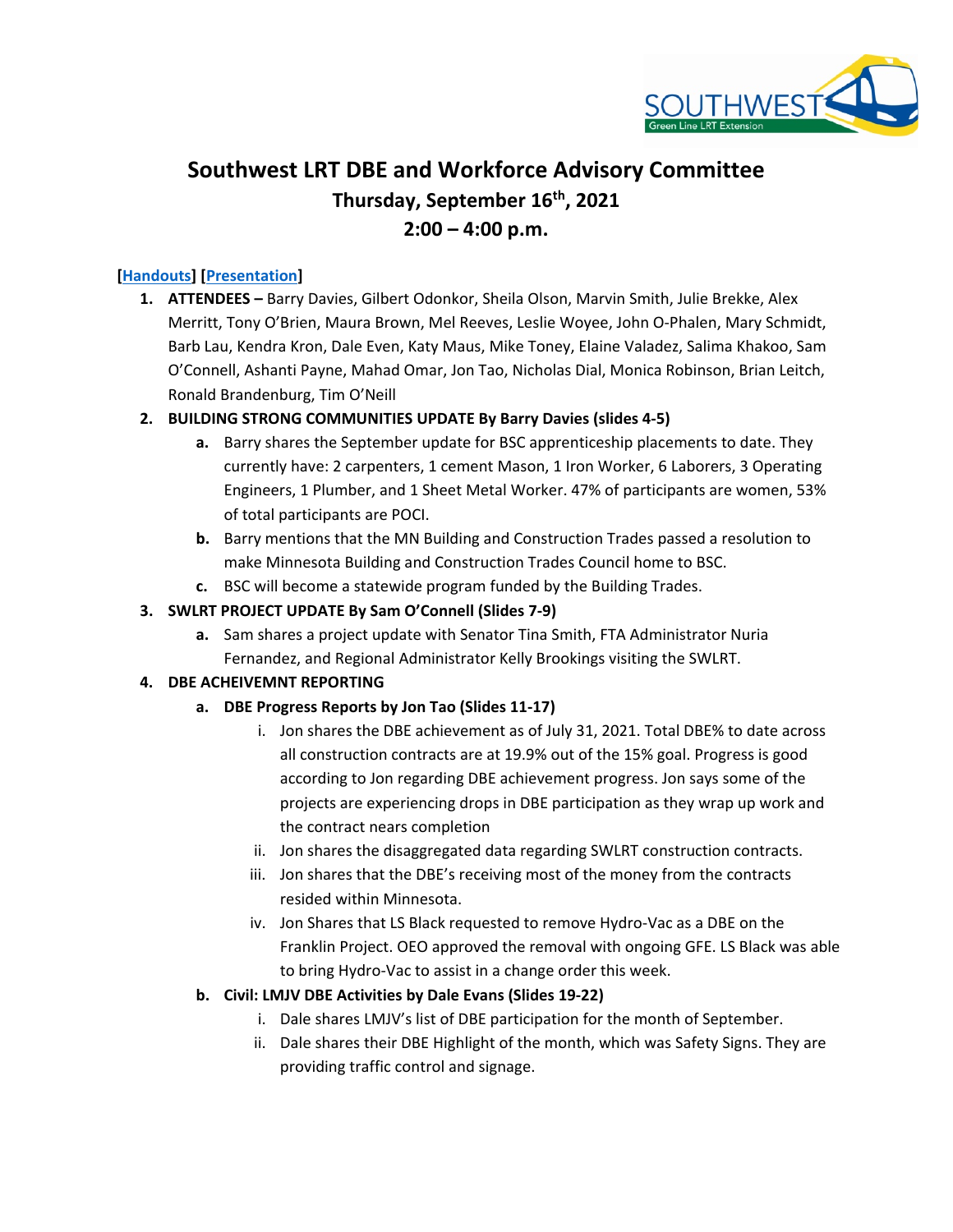

iii. Dale shares LMJV's update on change orders, which was approved at \$151,007,153 and DBE job-to-date participation is at 20.5%.

## **c. Systems: APJV DBE Activities by Chris Gannon (Slides 24-25)**

- i. Chris shares APJV's one month look ahead, which includes West  $21^{st}$  Street Station using Gunnar Communication Work, and TPSS Foundations using other DBE firms.
- ii. Chris shares APJV's update on change orders, which are approved thru 8/1 at \$9,217,000 and DBE job-to-date participation is at 15.3%.

## **d. Franklin O&M: LS Black DBE Activities by Brian Leitch (Slides 27-28)**

- i. Brian shares that LS Blacks update on change orders, which are approved thru 7/31 at \$39,387,423 and DBE job-to-date participation is at 19%
- ii. Brian shares update on DBE activity. This includes firms such as GoFetsch mechanical, Nakasone Painting, Always Stone & Tile, Am-Tec Designs, Wissota Supply Co, and Dzeidzic Caulking

## **5. WORKFORCE PARTICIPATION REPORTING**

## **e. Workforce Participation Reports by Elaine Valadez and Brianne Lucio (Slides 30-41)**

- i. Elaine shares the Civil workforce participation percentages. They are sitting at 86,847 hours for the month of July, with 1,439,587 total hours. To date, women are at 8.29% and POCI are at 22.30%.
- ii. Elaine shares the breakdown of workforce participation hours by ethnicity for Civil.
- iii. Elaine shares the Civil Workforce Participation Cumulative for women, which is 119,299 hours and a cumulative percentage of 8.29%.
- iv. Elaine shares the cumulative participation of POCI, which is 321,063 hours, and a cumulative percentage of 22.3%.
- v. Elaine shares the Civil workforce trucking participation hours. MBE is at 23,852 hours, ZTS is at 4,164 hours, and Rock-On Trucks is at 709 hours.
- vi. Brianne Lucio shares the disaggregated percentages for workforce participation.
- vii. Elaine shares the systems workforce participation percentage. They are sitting at 248 hours for the month of July, with a total of 635 hours. To date, they are at 17.48% for women, and 27.56% for POCI.
- viii. Elaine shares the Franklin &M Workforce participation percentage. They are sitting at 5.097 hours for the month of July, with 83,901 total hours. To date, women are at 8.21%. and POCI are at 23.79%
- ix. Elaine shares the breakdown of workforce participation by ethnicity for Franklin O&M
- x. Elaine shares the cumulative participation for Franklin P&M
- **f. Civil: LMJV Workforce Activities by Dale Evan (Slides 43-45)**
	- i. Dale shares LMJV's workforce activities for the month of August. This includes monthly SWLRT meetings, continual update meetings with LMJV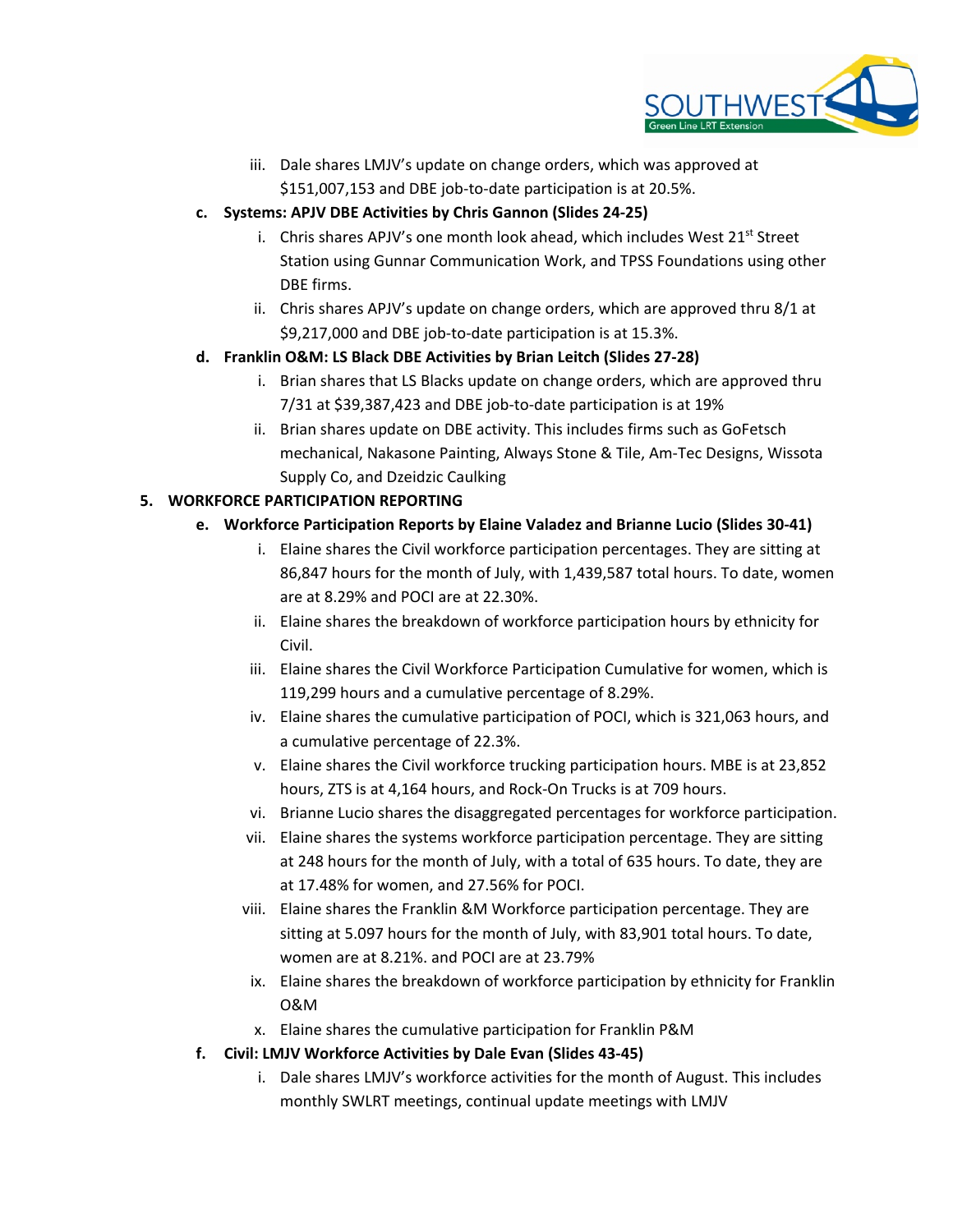

representatives & Lunda field operations on upcoming hiring needs, and much more.

- ii. LMJV has upcoming stand out workforce activities for the month of September. This includes outreach planning meeting with Civil, Systems and Facilities, monthly LMJV Workforce/ Hiring review, continuation of workforce education meetings with SWLRT and Dunwoody, and a monthly review meeting with representatives of BSC.
- iii. Dale shares that there is a potential SWLRT booth/ exhibit at upcoming Construct Tomorrow event.
- iv. Dale shares LMJV's new hires/transfers for the month of July. They have 5 new hires (3 white males and 2 POCI males), and 26 new transfers (19 white males, 1 white female, 5 POCI males, and 1 POCI Female). 4 are apprentices, 18 are journeymen, and 9 are foremen.
- v. Question: Elaine asks if there was another hire who was female.
	- 1. Dale believes a female foreman was hired, putting the total to 6 new hires and 1 White female.

#### **g. Systems: APJV Workforce Activities by Mike Toney (Slides 47)**

- i. Mike shares System's contract workforce activities. This includes the following to meet their workforce goal: APJV limited scopes available for craft labor through the remainder of 2021, APJV has been granted access to TPSS Station 303 beginning September 13, scheduled meeting with SWLRT primes and subcontractors, participated in mock interviews at Summit Academy OIC.
- ii. Mike shares APJV will have a site visit at Summit Academy OIC.

### **h. Franklin O&M: LS Black Workforce Activities by Brian Leitch (Slides 49)**

i. Brian Lietch shares Franklin's contract workforce activities. This includes monthly GFE meetings with MDHR, reminder emails to trade partner teams about participation and plans to increase workforce as necessary, continuing to track LCP participation goals as well as communicate with our sub teams on improvement opportunities, and On-site meeting with the MDHR on 8/16/21 for interviews and feedback craft teams.

### **6. Construction Workforce and Economic Data by DEED (Slides 50 – 67)**

- **a.** Comment: John O-Phalen points out about where contractors go to find workers, and how many are not utilizing all resources such as technical colleges.
- **b.** Question: Mary Schmidt asks about the size of the construction contractors and the employers who both are laying off and hiring workers over the last year. She is curious in seeing the size of those establishments and where this is happening.
	- i. Timothy says he will find this information and relay it to her.
- **c.** Question: Mary also asks if the maintenance workers at MNDOT are showing up under construction or highway heavy employment rather than government.